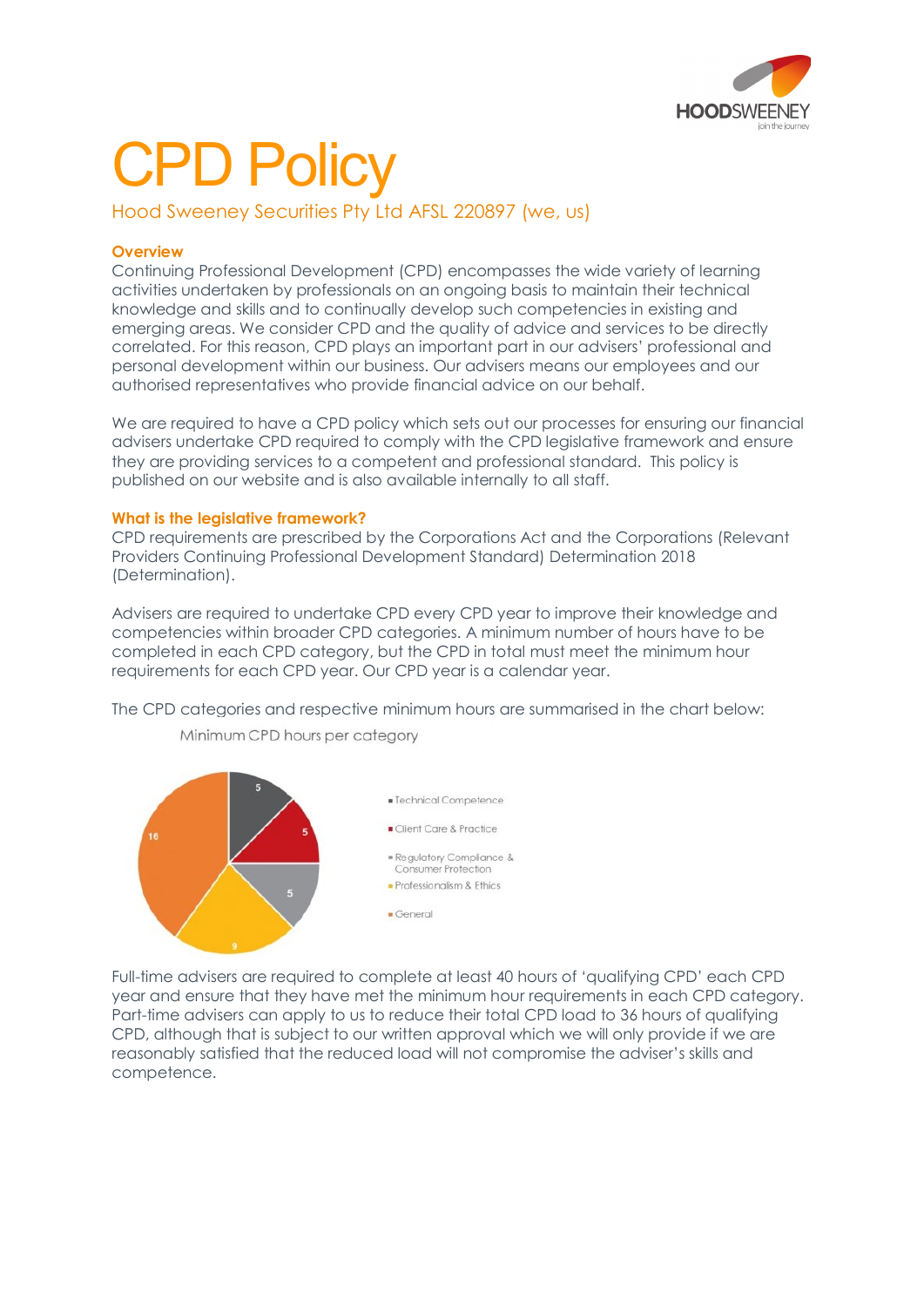

What comprises 'qualifying CPD' is set out in the Determination. Qualifying CPD must:

- Be based on content relevant to a CPD category:
- Have sufficient intellectual or practical content;
- Primarily deal with matters related to the provision of financial product advice, financial advice services and financial advice businesses;
- Be conducted by 1 or more persons who are appropriate and have sufficient standing, expertise, academic qualifications and/or practical experience; and
- Be designed to enhance advisers' knowledge and skills in areas that are relevant to the provision of financial product advice and financial advice services.

70% of the qualifying CPD undertaken by our advisers must be approved by us. Qualifying CPD will usually take the form of courses, presentations or other educational material that meets the criteria set out above. It may also constitute professional or technical reading (maximum of 4 hours) and formal education (maximum of 30 hours).

## **How we ensure compliance?**

It is our responsibility to promote a culture of professional learning and development. Our role in ensuring advisers comply with their CPD obligations can be summarised in four separate components:

# **Approving CPD**

We are responsible for approving activities as qualifying CPD. This requires us to ensure the CPD activity meets the requirements set out above. We will only approve the CPD activity as a qualifying CPD activity for the period of time in which the activity meets the requirements. This provides us with flexibility to pro-rate CPD where a portion of it met the requirements, but another portion of it did not. We will maintain a list of CPD which we have approved as a qualifying CPD activity along with the time period that can be attributed to that activity. Qualifying CPD may include seminars, presentations (whether provided internally or external) online education courses, conferences and reading material. We are required to approve a sufficient number of qualifying CPD activities to enable advisers to meet their CPD requirements.

## **Training Plans**

This is the document that identifies areas where the adviser can improve their competence, knowledge and skills and describes the types of qualifying CPD activities the adviser will complete during the CPD year to achieve those improvements. We will work with the adviser to formulate a training plan which meets these objectives and our overall business strategy. We don't approve training plans, unless the adviser is returning to work from a career-break.

## **Supervision**

We are responsible for ensuring advisers undertake qualifying CPD they are required to complete in accordance with their training plans. Their progress will be monitored throughout the CPD year, which may be in the form of regular catch-ups or reminders. Advisers are responsible for updating our training register promptly upon completing a qualifying CPD activity.

## **Compliance with training plans is a key performance indicator for our advisers**

We will provide them with all the assistance we can reasonably provide to ensure our advisers comply with their training plans. Where an adviser does not comply with their plan, this will affect their performance scorecard and may also lead to us restricting or revoking the adviser's authority to provide financial advice. We will also comply with our legal obligations with respect to such failure, including reporting it on ASIC's financial adviser register.